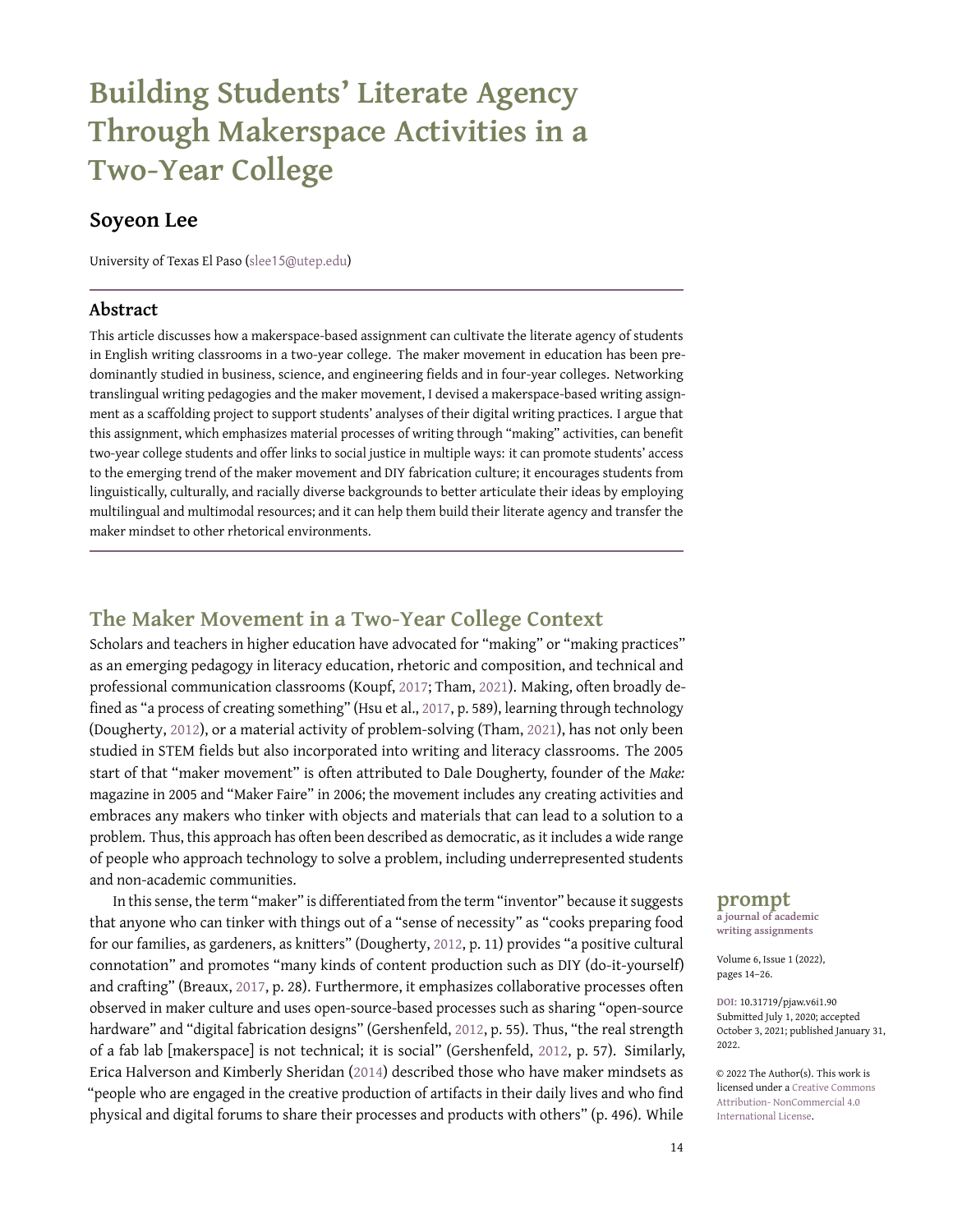emphasizing this collaborative aspect of the maker movement, scholars have also stated that the maker movement and making activities can cultivate creativity as reflected in the term "tinkering" that refers to material repurposing processes leading to both practical solutions and imaginative experiments (Koupf, [2017\)](#page-11-0). As shown in these definitions, scholars have often pointed out that maker mindsets are multidisciplinary, collaboration-inducing, democratizing, and creativity-oriented.

At the pedagogical level, educators and researchers have examined how the maker movement has had transformative impacts on students, particularly students from minoritized groups, and how the maker movement has addressed the digital divide. Recently, educators have noted that makerspaces benefit students' learning in K-12 classrooms and higher education institutions by empowering students who have been underrepresented in STEM fields and by bridging the gap in accessing new technologies (Barton et al., [2017;](#page-11-6) Halverson & Sheridan, [2014;](#page-11-5) Hsu et al., [2017\)](#page-11-1). For example, Barton et al. [\(2017\)](#page-11-6) demonstrated how makerspaces have offered access to STEM education and "more equitable opportunities" (p. 28) for young African Americans and Latinos from marginalized backgrounds in makerspaces in which white, male adult-centered discourses have been dominant (p. 5). By integrating social justice paradigms into students' makerspacebased learning, their study foregrounds those who "remain[ed] silent in these making worlds" (p. 7). Marijel Melo [\(2020\)](#page-12-1) also problematized the "persistent underrepresentation of diverse communities within makerspaces" (p. 59) and highlighted the material agency of students in first-year writing classrooms where makerspace activities can change power structures between teachers and students and promote "embodied, holistic learning" (Melo, [2016,](#page-12-2) para. 6). Echoing these social justice paradigms in the maker movement, I invited my students in first-year writing courses at Houston Community College to do on-campus making activities and analyze their makerspace experiences in the context of their diverse literacies across languages and modalities. In a one- or two-page paper, entitled the Makerspace Paper, students completed reflective writing on their making activities, and this brief writing was synthesized with their literacy analysis assignment.

Although the maker movement in two-year colleges has the potential to promote social justice by providing diverse student populations with access to tools, technologies, ethos, and a maker mindset, little research has discussed makerspaces in the lives of two-year college students. In their *Makerspace Impact* report, the California Community College (CCC) Maker Initiative [\(2019\)](#page-11-7) illustrated how 24 community college makerspaces have focused on serving students and meeting their "career needs" (p. 3). This report emphasized much needed discussions of the maker movement across two-year colleges. However, by emphasizing the movement's potential to be connected to the job market and entrepreneurial opportunities, this experiment was limited to regarding students as "clients" for whom institutions need to "provide skills, experiences, and connections to prepare them for entrepreneurship and innovative careers" (p. 3). While this initiative democratizes makerspace discourses beyond four-year colleges and shows the direct impacts on the lives of two-year college students, the maker movement in the community college context has been understudied. As Patrick Sullivan [\(2015\)](#page-12-3) aptly explained the two-year college teacher's responsibilities, "a purely vocational focus impoverishes and diminishes our mission and our work" (p. 343).

# **Literate Agency and Makerspaces**

Taking up Sullivan's call for attention to the two-year college teacher's responsibilities and practicing these responsibilities through the emerging trend of the maker movement, I propose that making should align with students' sociocultural and material agency. I describe this sociocultural and material agency as "literate agency," in which students can assemble their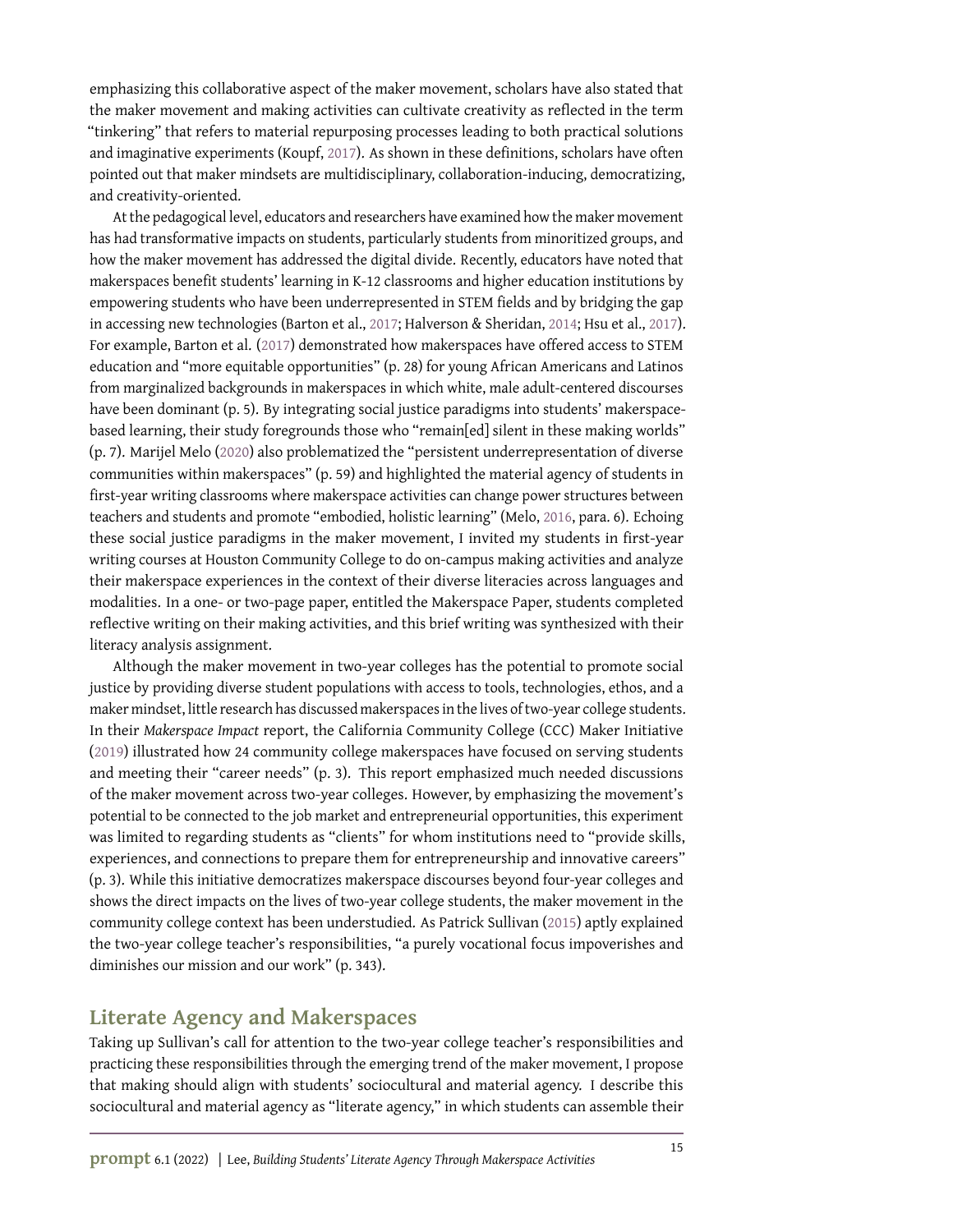linguistic, cultural, and material resources across different contexts. The agency of students and their diverse resources across languages, contexts, and modalities have been theorized by many scholars. For instance, Bronwyn T. Williams [\(2017\)](#page-12-4) demonstrated that literate agency is not a metrical ability to engage in literate activities but is dispositions in which rhetors and language users perceive their agency in interpreting rhetorical situations and adapting their prior skills, knowledge, and experiences. According to Williams [\(2017\)](#page-12-4), literate agency can be defined as "the perception of agency, not just whether a person is able to read and write in terms of measurable skills, but whether she or he *perceives* agency and *feels* able to read and write in a given context, is crucial in how people respond to such situations" (Williams, [2017,](#page-12-4) p. 3). As shown in this definition, it is important to cultivate students' awareness of their literacies through sociocultural and material approaches to language and writing, in which "digital literacies, indeed all literacies, exist and develop within the context of complex and interrelated local and global ecologies" (Hawisher et al., [2006,](#page-11-8) p. 627).

To be conscious of this literate agency is even more important for students in first-year writing courses and developmental writing courses in a community college, who often cross linguistic and cultural borders as daily practices and need to deal with textual mobilities and language differences across diverse modalities (Blommaert, [2010;](#page-11-9) Canagarajah, [2013;](#page-11-10) Fraiberg, [2010;](#page-11-11) Guerra, [2015;](#page-11-12) Horner et al., [2011\)](#page-11-13). To conceptualize these mobile literate activities, Canagarajah used the term "translingual literacy," defined as "an understanding of the production, circulation, and reception of texts that are always mobile; that draw from diverse languages, symbol systems, and modalities of communication; and that involve inter-community negotiations" (Canagarajah, [2013,](#page-11-10) p. 41). Responding to calls for pedagogical implementations of translingual literacy, Canagarajah [\(2013\)](#page-11-10) has enacted translingual practices in his class on teaching second-language writing for advanced students by using the genre of literacy autobiography (p. 47). Such pedagogical methods based on translingual approaches further urge teachers and researchers to create multidimensional engagements that enable students in more diverse contexts such as first-year writing courses and developmental writing courses to experience the materiality, creativity, and performativity of meaning-making processes. Networking translingual literacy scholarship and the emerging maker movement, I designed on-campus makerspace workshops and making activities in the digital literacy analysis assignment as an extended enactment that can help students experience meaning-making processes through their diverse semiotic resources.

This scaffolding assignment, entitled "Makerspace Paper," is a part of the major writing project module centered on analyzing digital literacy in a first-year writing course. This digital literacy analysis module guided students to document their digital writing practices, engage in on-campus makerspace workshops, and reflect on their making activities to contextualize the social and cultural meanings of those activities in their daily academic and professional environments. Incorporating the Makerspace Paper assignment demonstrates how making activities can help writing instructors and students in first-year writing courses meet the core curriculum objectives (CCOs), particularly the goals of critical thinking and communication. Our CCOs articulate critical thinking and communication as abilities through which students synthesize information, develop inquiry-driven writing projects, and develop effective strategies of understanding and expressing ideas across modalities including written, oral, and visual communication. Drawing from sociocultural approaches to literacy practices (Gee, [1996;](#page-11-14) Prior, [2006;](#page-12-5) Street, [2003\)](#page-12-6) and material approaches to writing pedagogies through making practices (Breaux, [2017;](#page-11-3) Melo, [2016;](#page-12-2) Melo, [2020\)](#page-12-1), I revised my previous writing assignment (a digital literacy analysis project) to emphasize makerspace-based activities. Through this revision, I aimed to engage students in composing with multiple modalities by 1) exploring their digital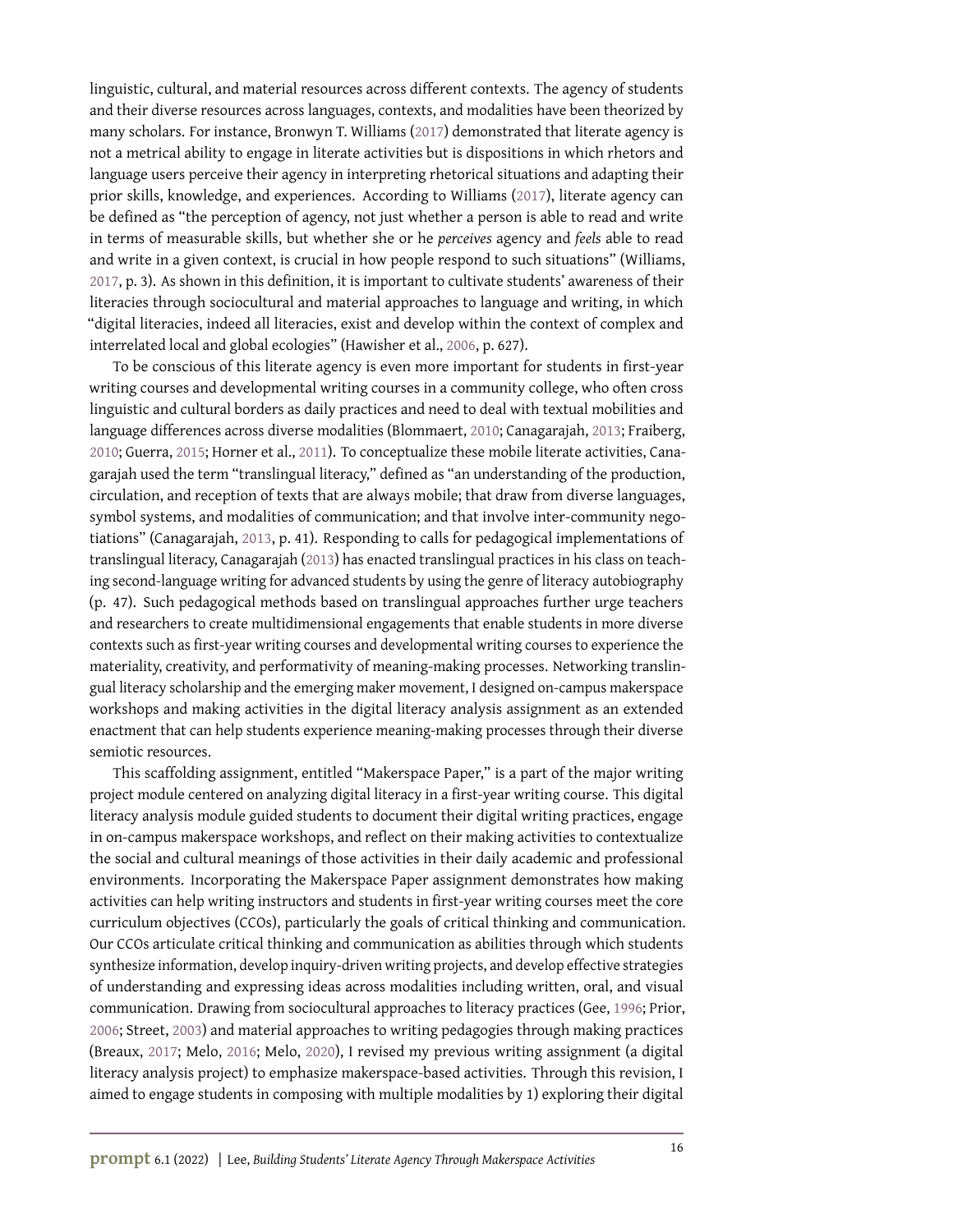writing activities; 2) participating in doing makerspace workshops and making their makerspace objects; 3) conducting an interview with a peer student to compare their makerspace experiences with others' experiences; and 4) situating makerspace activities in their own literate landscapes. Students worked on multiple writing components, such as observation-based writings about their digital activities, a reflection paper on their makerspace activities, and an interview excerpt based on listening to others' making experiences and digital literacies, which culminated in an analysis paper that highlighted both digital writing and digital fabrication (or making).

Throughout this module, students observed their literate activities through translingual and multidimensional approaches and reflected on the social and material environments that constituted their literate landscapes. In their writing, students were also encouraged to use languages other than English for rhetorical purposes. This revised writing assignment benefits two-year college students and offers links to social justice by promoting students' access to the emerging trends of the maker movement and DIY fabrication culture. It encourages students from linguistically, culturally, and racially diverse backgrounds to better express their ideas by employing their multilingual and multimodal resources. The connection between students' diverse resources and making activities can help them build their literate agency and transfer the maker mindset to other rhetorical environments such as discipline-specific writing contexts.

## **Assignment Description and Institutional Context**

Houston Community College is an open-admission institution that serves diverse student populations in terms of race, ethnicity, class, language, ability, and age. The Hispanic population makes up about 37% of the entire student body, while African American students make up 31%, white students 14%, and Asian students about 14% (Houston Community College, [n.d.-a,](#page-11-15) p. 19). Also, this institution is known to serve the highest number of international student population (Houston Community College, [n.d.-a,](#page-11-15) p. 13) among two-year institutions. Although data on race, ethnicity, language, or other demographic information of the students enrolled in Composition I courses I taught was not collected, students in the four Composition I course sections self-reported through their writing that they came from diverse backgrounds in terms of race, ethnicity, class, ability, language, and age. Out of about 95 students in Composition I that I taught during the fall semester of 2019 at Houston Community College, 22 students were enrolled in the co-linked English for speakers of other languages (ESOL) course and the Composition I course in the same semester. $1$ 

For the second major writing project in this course, students engaged in a digital literacy analysis module aligned with the scaffolding Makerspace Paper assignment. For the Makerspace Paper, students were encouraged to extend their literate landscapes into ones that were tangible and material across languages and modalities. Students started this Analysis on the Digital Literacy module by reading and discussing Danielle DeVoss et al.'s [\(2011\)](#page-11-16) article "The Future of Literacy." In these discussions, students compared their own digital literacy to the four case studies in DeVoss et al.'s article. As part of the components of this module, students participated in doing makerspace activities and writing a Makerspace Paper in which they were guided to combine their responses to scholarly conversations on digital literacies and experiential making activities through new technologies. While doing makerspace activities, students learned software skills and navigated tool manuals (including 3D printers, vinyl cutters, and laser cutters) under the guidance of the directors and technicians of the on-campus makerspace.<sup>2</sup> Students signed up for one of three workshops to use 3D printers, vinyl cutters, or laser cutters, respectively. At the end of these 80-minute workshops, students were encouraged to fabricate a 3D logo, a wooden or plastic name badge, or a self-designed T-shirt. By reviewing this on-campus makerspace's mission statement that focuses on the ideation and creation processes of things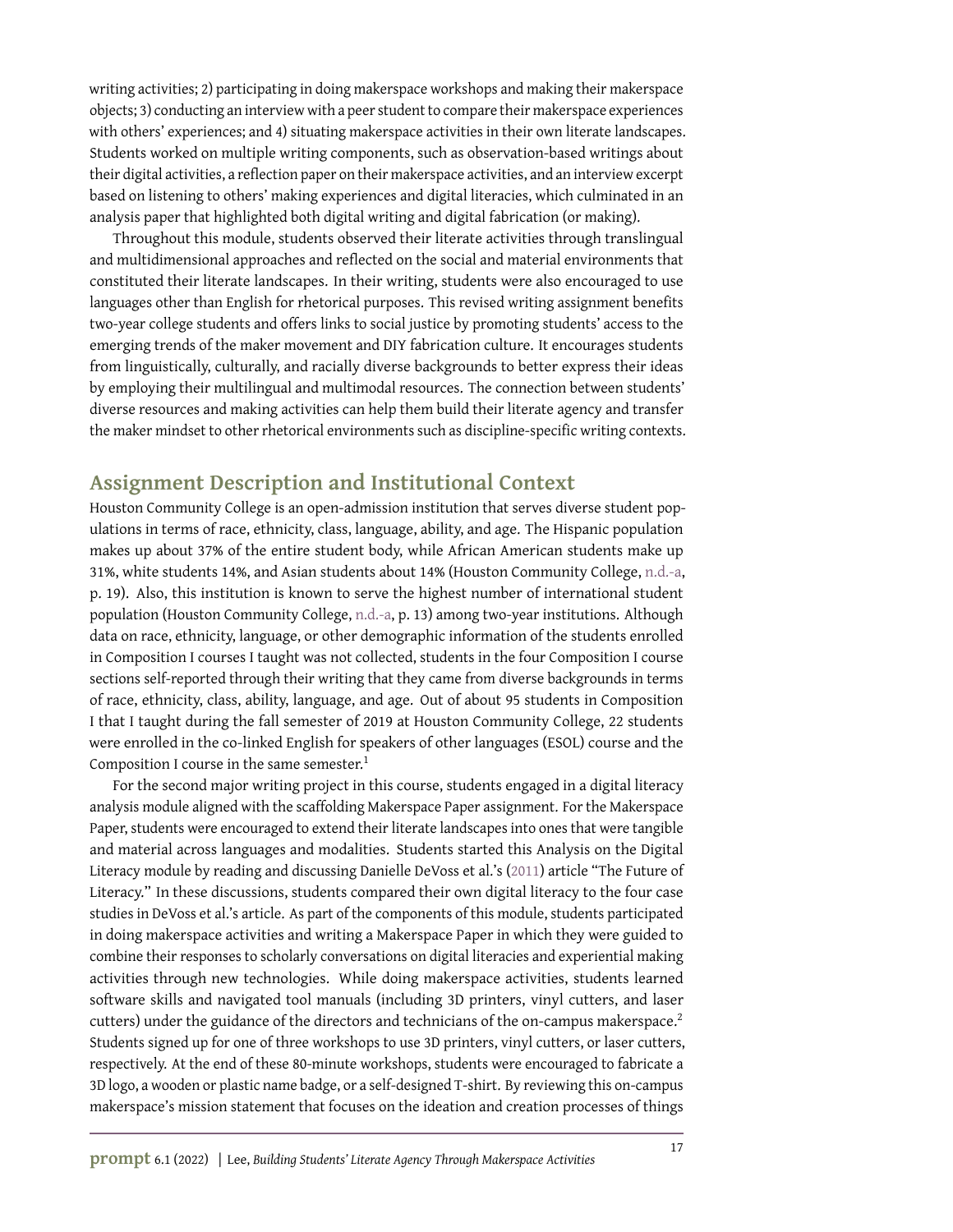and then completing safety rule quizzes, students obtained a physical badge to become members of this facility. This procedure helped students start to shape the maker mindset and understand that this makerspace is for collaborations and DIY processes. The makerspace mission statement states that this space is for "providing a place to explore, imagine, and create combining a design thinking process with emerging technologies such as 3D printers, laser cutters, and CNC machines alongside traditional technologies to take ideas from concept to launch" (Houston Community College, [n.d.-b\)](#page-11-17). At the end of the workshop, students completed the Makerspace Paper assignment and connected their hands-on experience of the makerspace workshop with their reading of "The Future of Literacy." Students then conducted a peer interview with a partner who explored other tools in a different workshop. For example, a student who worked in a 3D printer workshop was matched with a student who tinkered with other tools in the vinyl cutter or laser cutter workshop. Comparing their own experience to those of their peers, students reflected on rapidly growing digital fabrication trends. The Makerspace Paper and peer interview assignments culminated in a 5-6 page major writing assignment titled Digital Literacy Analysis.

The process of the three workshops consisted of the makerspace director's overview lectures of tools, students' using tools to fabricate designs, and the lead technician's rubric-based assessments. After a 20-minute lecture, student groups navigated the fabrication process with the technician who oversaw the workshop. I shared an observation template and guidelines with students for them to document the procedures of their workshop activities and simultaneously describe their feelings and thoughts. While assisting with the three small groups, I often noticed that students helped each other.

To situate these making activities in the writing classroom, I was particularly helped by Gershenfeld's [\(2012\)](#page-11-4) understanding of digital fabrication. He described digital fabrication, composed of "computer-controlled fabrication processes" (p. 44) including 3D printing, as a "new digital revolution" (p. 43) in that *anyone* can make anything beyond traditional manufacturing (p. 44). Although making includes other mundane and nonelectronic activities beyond digital fabrication, my aim for this assignment focused on connecting makerspace activities to students' diverse literate resources, which are often fluid across digital environments yet have been underrepresented in classrooms. I intended to integrate the sociocultural and material aspects of digital fabrication grounded in the maker movement to introductory writing classrooms with diverse student populations in institutions beyond STEM fields or four-year colleges.

### **Ima: A Case Study**

Some of the workshop attendees, particularly local students who finished their high school in the Greater Houston area, indicated that they were already familiar with the 3D printer. However, groups of students, particularly international students co-enrolled in the paired ESOL class, reported that they had few experiences in handling these types of tools and were less familiar with the notion of a makerspace. Overall, most students responded to this assignment in creative ways. Although students used already prepared materials provided by makerspace technicians to facilitate the fabrication process, some student makers showed a wide range of different products by using their multilingual and multimodal resources. In these activities, students seemed to prototype visual components, such as typefaces, colors, and size, and different linguistic resources to express their identities.

To further investigate students' perceptions, I designed teacher-research interviews and had an extended interview with Ima (pseudonym) $^3$  after the semester ended. Ima shared extensive ideas and stories about how she designed her makerspace artifact.<sup>4</sup> At the time of the interview, Ima had finished her high school in Tanzania one year ago and pursued studying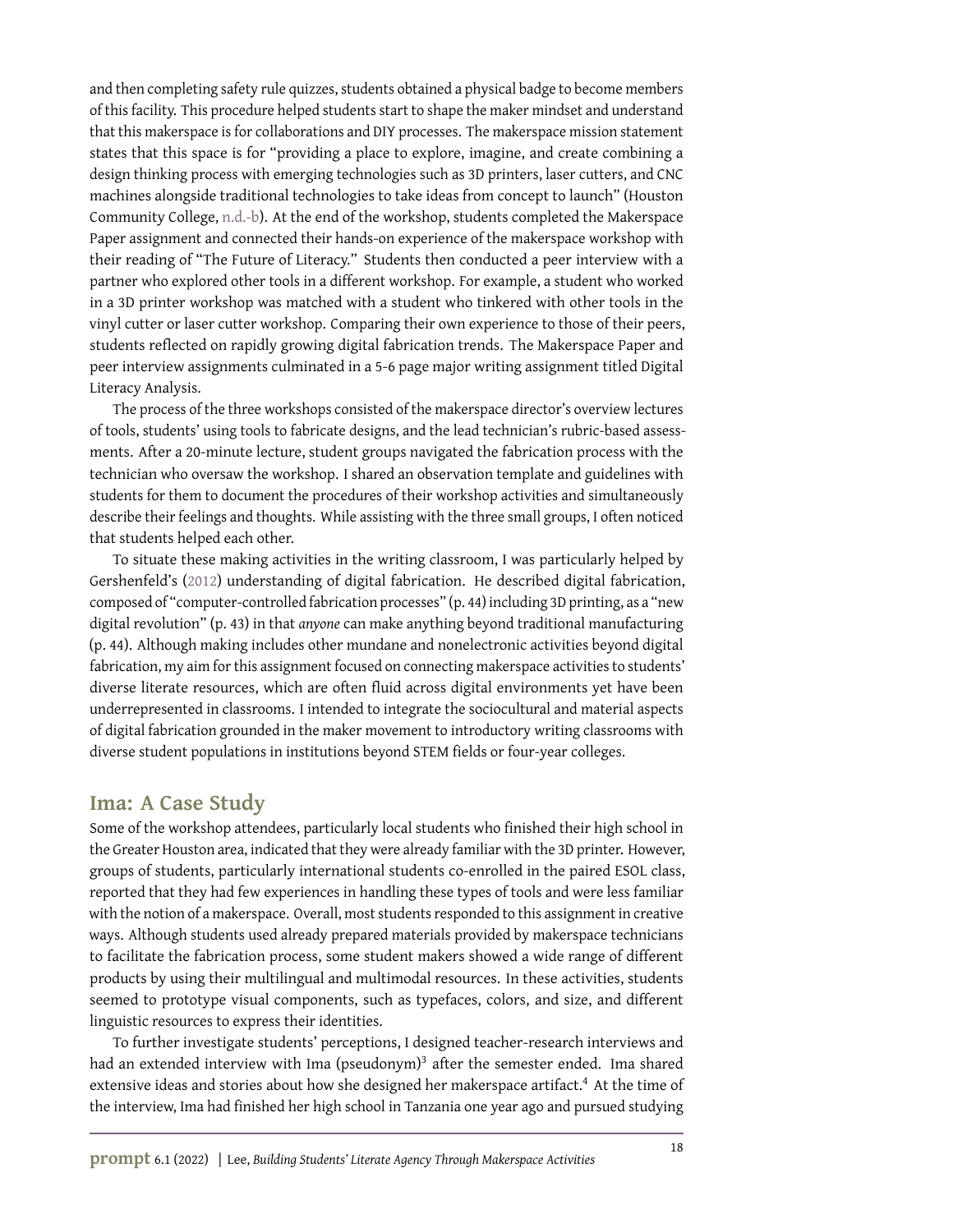STEM fields after completing core curriculums in this institution. Although her maker product was a T-shirt based on pre-structured workshop plans, her Makerspace Paper shows a rhetorical understanding of connections between this assignment and the linguistic, cultural, and material resources she could leverage in her other courses and future workplaces. In her Makerspace Paper, Ima wrote, "In their report case study, DeVoss [et al.] stated that for someone to make media literacy interesting, it depends on how a person interacts with the designs and his or her knowledge and ideas. There is no limitation on how to show ideas." Her understanding of material affordances (e.g., "it depends on how a person interacts with the designs"; "There is no limitation on how to show ideas") mirrors her emphasis on the importance of literate agency in expressing one's ideas. More specifically, she took into account the potential to use materials and objects, including vinyl, cloth, or a wooden or acrylic plate, to articulate her ideas and use them as effective rhetorical devices. In her Makerspace Paper, she also stated, "through vinyl cutting knowledge [my peer interviewee] can make T-shirts of her own and she can use her designing skills to create something lovely which can attract people's attention. ... I'm proud that I know that I can physically generate whatever idea that comes in my mind using plastic." In her interview, she further shared her plan to acquire more experience in handling other tools beyond 3D printing and vinyl cutting in the on-campus makerspace and apply this knowledge to her other courses including biology to explain her discipline-specific notions.

The Makerspace Paper assignment seemed to strengthen Ima's inclination toward the maker mindset. While other students followed a demonstration provided by the lead technician and placed their names or other texts on T-shirts, she overlayed a giraffe image with a written word "TANZANIA." Ima explained that this creativity provoked the idea of a giraffe in her makerspace activity because in Tanzania giraffes became an important symbol (see Figure 1). She thought that it would be meaningful to include an image of Tanzania instead of her name. Her interview illustrated that this idea was also based on her embodied experiences: "Back at home, I passed through a national park whenever I went to school. On the way to school, we saw different animals. I remember I used to see giraffes, and the giraffe is on our money." After having an interview with Ima, I realized that she employed a giraffe image not simply as a typical icon of her original place. Rather, her T-shirt showed her ongoing "sedimentation" process, that is, the repetitions and recontextualizations of everyday language practices over time (Lu & Horner, [2013,](#page-12-7) p. 589). Her interview excerpts and reflections on makerspace activities suggest that her makerspace artifact can be seen as recontextualizing her sense of belonging. The T-shirt and the paper represent texts and images in a new academic environment.

Such maker mindsets and recontextualizing practices shown in Ima's artifact and interview suggest that material affordances extended by making activities seemed to enrich Ima's literacy repertoires. In her interview, her new literate world in the United States was often contrasted with her previous school life in Tanzania. She described how much her prior literate landscape was constrained by sociocultural forces and power dynamics. Ima explained that she was not allowed to express her ideas in Swahili and was required to use only English in Tanzania. In her interview, she stated that if students used Swahili at school they were penalized according to school policies. After finishing the Makerspace Paper assignment and other translingual pedagogy-based activities, Ima said that she came to value all her languages, including English, Swahili, and Pogoro (her tribal language), and developed the ability to shift between different languages and modes. Particularly, her material agency was observed when she invented an image of Tanzania and represented her identity with tools and objects: "We speak Swahili, We are here.... After ENGL 1301, I came to understand that it is a pride to think as a person who says, 'I belong to this place [Tanzania],' and share Tanzanian culture." Understanding her makerspace activity as part of her literate activity and situating this makerspace artifact in her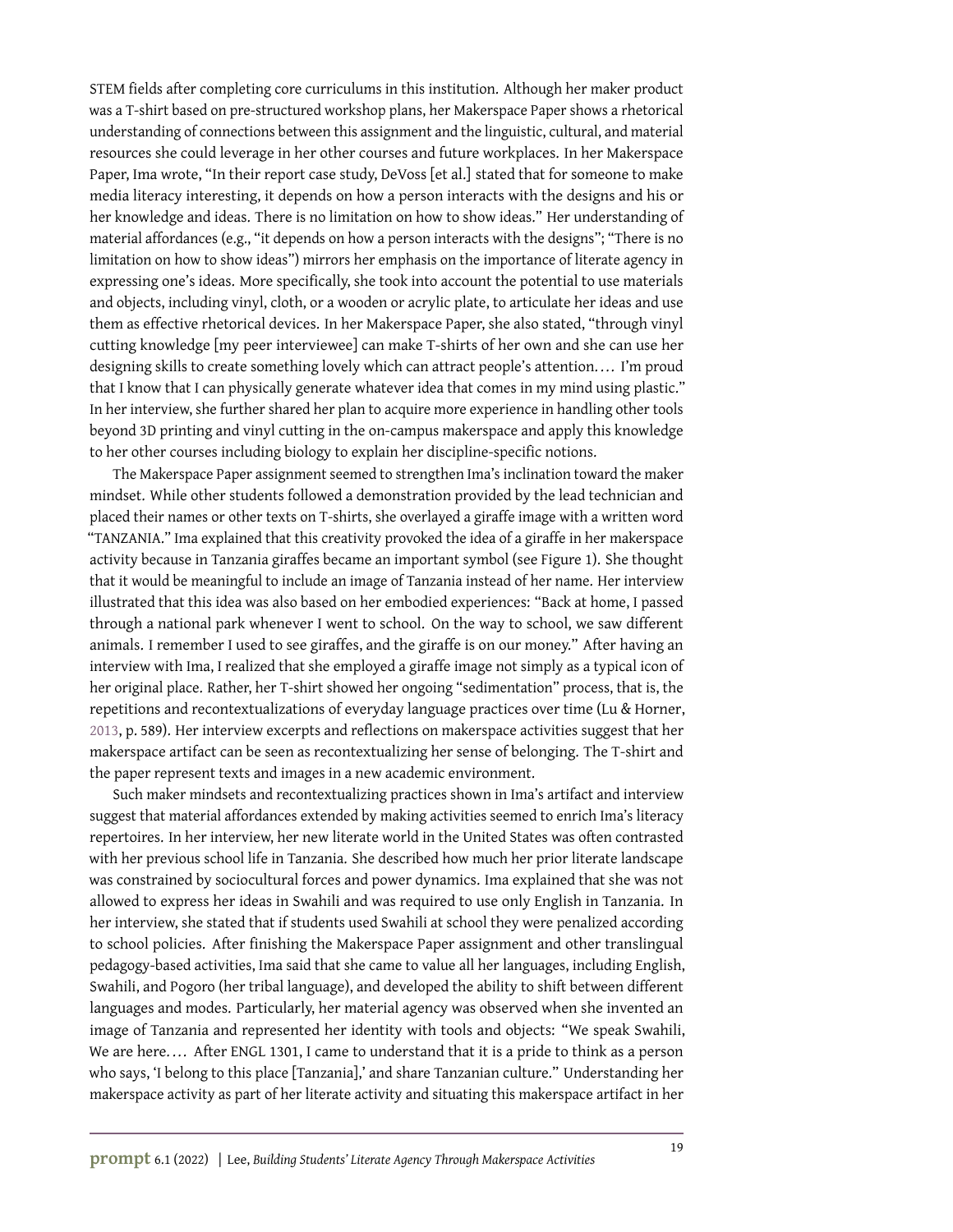

**Figure 1.** A screenshot from Ima's Makerspace Paper, which showcases Ima's vinyl cutting product. Photo by Ima.

literate landscape challenges a static view of academic writing, which sees students' ethos built in one specific academic place. This making activity allowed Ima to bring her homeplace to her coursework and represent her linguistic and cultural identity in non-written modes. Her case suggests that the design of this assignment through making activities can help students empower themselves by allowing them to incorporate their cultures and homeplaces. Furthermore it suggests that this assignment design can promote students' communicative skills and meta-level understanding of modalities by adding communication through tangible objects beyond written, verbal, and visual modes of communication.

Although she did not elaborate on a more nuanced understanding of rhetorical conventions and constraints in her other discipline-specific courses (e.g., the biology course she was taking alongside her English course in the same semester), Ima seemed to emphasize that the making activities could be generalized in other courses across disciplines and contexts. In her interview, Ima said:

I think makerspace is about creating ideas. Creativity can be applied in other courses. For instance, I came to understand what I did for my Art Appreciation course, creativity can be used there. Creativity can also be used in biology. I took it last semester. I think I could use creativity there with tools in creative ways.

The Makerspace Paper assignment seemed to strengthen her dispositions toward maker mindsets (Halverson & Sheridan, [2014\)](#page-11-5) and awareness of the transferability of creativity-oriented making activities from writing-intensive courses to other courses.

Other students' artifacts also allowed me to observe their emerging literate agency in which they leveraged their diverse resources across contexts. For example, a student in a vinyl cutter group pressed "Honolulu" to present part of her home culture. This student further detailed the differences and similarities of the learning paths of the case study participants found in "The Future of Literacy" and her own experience in creating a T-shirt by connecting a computer with the vinyl machine. Other students in the vinyl cutting group put greetings in Japanese or used words that are related to their workplaces or out-of-school cultures. As Johnathon Mauk [\(2003\)](#page-12-8) points out, for students in two-year colleges, "each day, the campus, for them, was something to get *through*" (pp. 371-372). Mauk [\(2003\)](#page-12-8) argues for spatial and embodied approaches to teaching writing and emphasizes that teachers should acknowledge students' lives across places and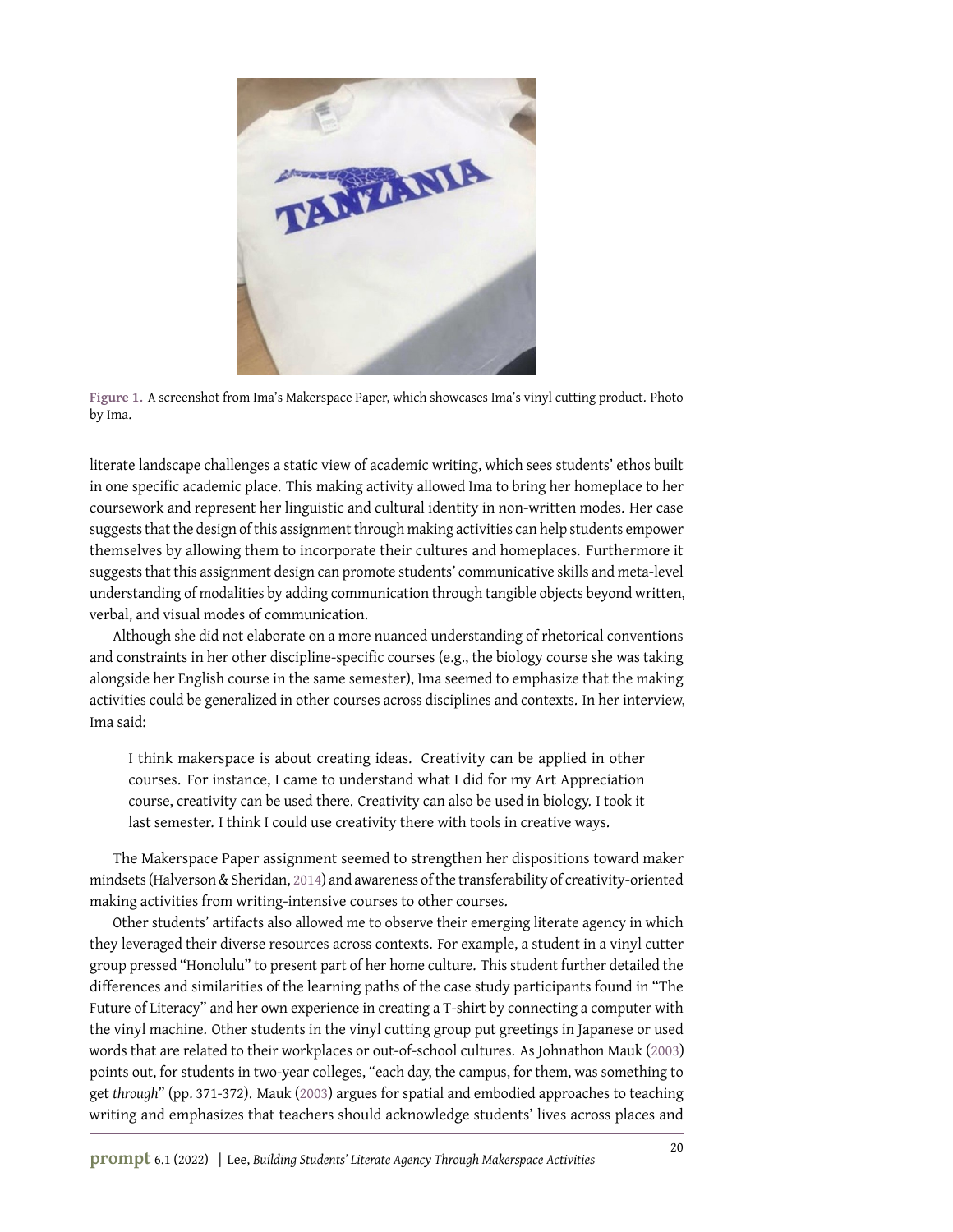help them build what Edward Soja referred to as a "third space" (as cited in Mauk, [2003,](#page-12-8) p. 378), which "offers a lens for understanding the intersection of materiality, action, language, and consciousness" (p. 379) and is often located at the "juncture between academic spaces ... and students' daily lives" (p. 380). Ima's case aptly shows how a sociocultural understanding of the maker movement at the pedagogical level can serve as this type of an intersection at which students can assemble different languages and cultures and thereby build their literate agency. This makerspace as a third space can help students, particularly students whose languages and cultures were underrepresented, employ their multilingual and multimodal resources and construct their agency and sense of belonging.

# **Limitations and Suggestions for Further Development**

Further research is necessary to examine the intersection between literate agency and the maker movement and its implications for social justice. It should be noted that it is hard to generalize these findings based on a case study that relies on one individual student, however significant this case may be. Ima's case indicates that studies based on more substantive data are needed to investigate the connection between empowering underrepresented diverse students and integrating makerspace-based activities in writing courses. For example, in a future iteration, I will conduct a comparative research study by recruiting student groups from courses without makerspace-based assignments and from courses with makerspace-based assignments purposefully to examine the perceptions of writings and makerspaces activities of the students and the impacts of varied social factors. Also, it should be acknowledged that it may be challenging to create the maker mindset and connect it with students' linguistically and culturally diverse resources to build their literate agency within one semester or through a scaffolding assignment. Admittedly, the maker mindset and literate agency will be a more embodied learning process only when students iteratively experience trials and errors within multiple projects. To better situate making activities in first-year writing courses, further studies of scaffolding assignments, reading materials, and makerspaces in the context of literacy analysis are needed. Such studies could make organic connections between this emerging mode of communication and the core curriculum objectives required in general education courses. Lastly, making processes are entangled not only with students' awareness of their material affordances at conscious levels but also with their affective and variant processes that might be more involved in "noncognitive" and pre-conscious processes (Smith, [2017,](#page-12-9) p. 125). Thus, it will be important to consider students' dispositions, perceptions, emotional, and affective dimensions (Beck, [2019,](#page-11-18) p. 178) when this revised Composition I digital analysis assignment is offered again.

What I suggest for instructors who teach courses other than composition or rhetoric is that this introductory makerspace assignment be developed into a more discipline-specific or themebased project. These pedagogical takeaways can be applied to other upper-division writing in which monolingual students tend to be more dominant in terms of student populations, because monolingual students also have diverse cultural resources and are encouraged to develop their creative negotiations across registers, genres, and modalities under disciplinary constraints. Furthermore, teachers in institutions that are not yet equipped with on-campus makerspace facilities can still consider integrating this assignment by thinking of other places such as libraries or laboratories for alternative maker programs. Those programs could include any initiatives such as special interest groups on making, faculty committees for the maker movement, and student-led maker fairs in which student participants can communicate their ideas and access tools in whatever limited ways (see Beavers et al., [2019\)](#page-11-19). Lastly, as remote learning becomes more prevalent in higher education in the aftermath of the COVID-19 pandemic, makerspace-based assignments can be further developed through mobile virtual workshops in which students can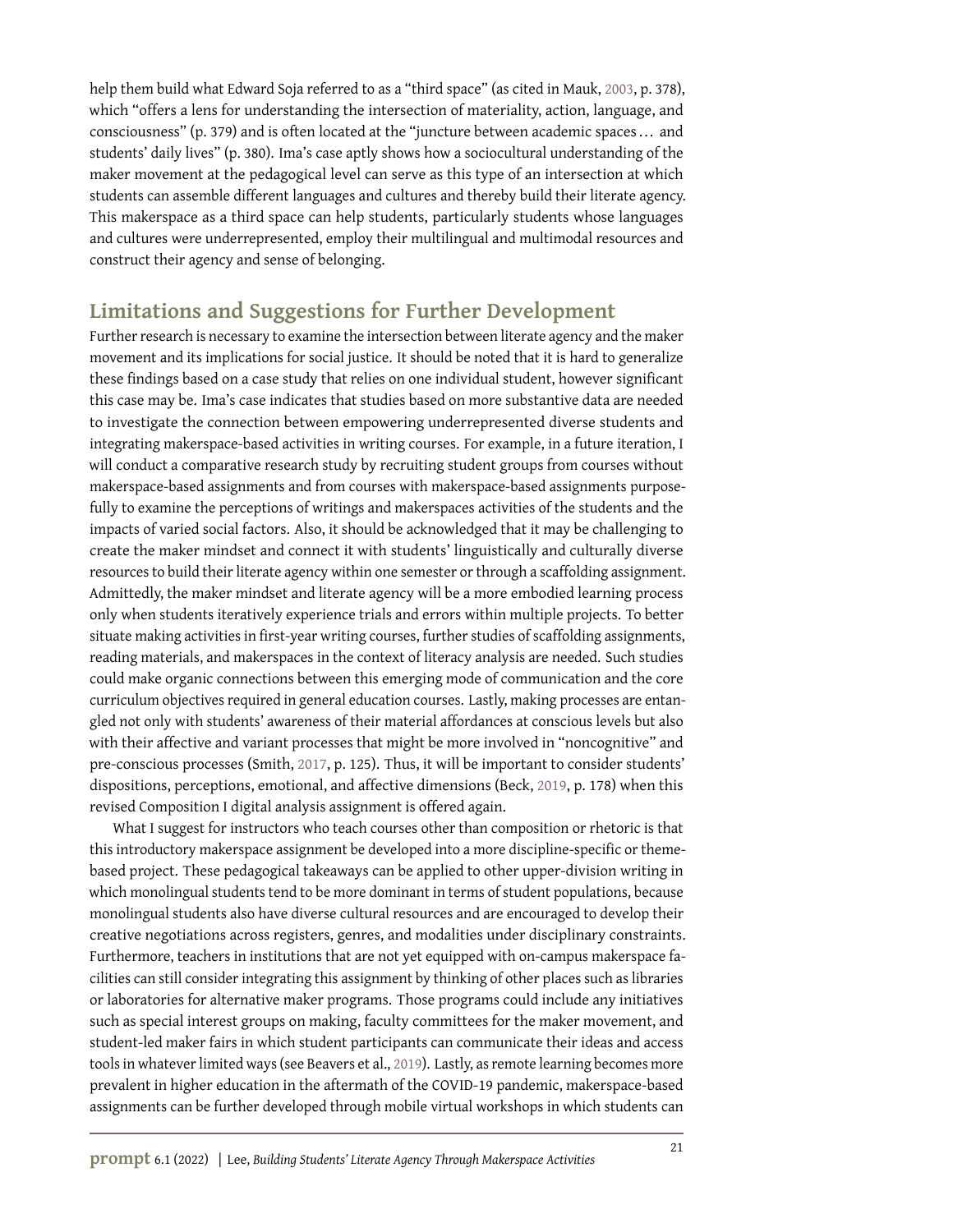experiment with digital designs such as 3D modeling and 2D vector designs.<sup>5</sup> Although digital designs are not accompanied by physical fabrication stages and the ensuing consideration of material factors in virtual modes, mobile makerspace workshops could encourage students to start building the maker mindset and prototype their designs with tools to expand their literacies.

## **Conclusion**

In short, the Makerspace Paper assignment and this reorientation of the maker movement into writing courses beyond STEM fields can promote students' access to the emerging digital fabrication trends across disciplines and foster students' literate agency by having students reflect on their linguistic landscapes and explore others' making activities. The makerspacebased assignment presents the possibility of addressing social inequalities in which students who have differences in ability, class, race, culture, and language are often marginalized, by recognizing the diverse linguistic and cultural resources that students already have in their everyday lives and thereby cultivating their literate agency across modalities.

## **ASSIGNMENT**

#### **Scaffolding Assignment: Makerspace Paper**

#### *I. Make a Digital Literacy Product*

In the Digital Literacies and Makerspace module, you will visit the Makerspace Studio at Houston Community College and participate in a workshop module under the guidance of the instructor and the program director. In this module, you will explore how people do languaging by using a wide range of multimodal communication tools including 3D printing machines, laser cutting, and vinyl cutting machines.

You will sign up for one activity among three options (3D printing or laser cutting or vinyl cutting) depending on your own interest so that you can have firsthand experiences in fabricating a tangible item (i.e., a digital literacy product), by using tools and technologies in the Makerspace Studio. Before you come to this workshop, you will complete a Canvas module (Introduction to the Studio) and quizzes. For your reflection, you will jot down what you observe and take photos of specific moments and significant items during the workshop.

#### *II. Write Your Reflection*

After finishing the workshop, you will create a workshop report (Makerspace Paper) on the Innovation Module session, which will be submitted on Canvas. You will include your observations, findings, and reflections on your experiences in this workshop and connect your experiences to one or two of the case studies in "The Future of Literacy" in your Major Paper 2. In this brief writing, you will include two components: one descriptive paragraph and one or two reflective paragraphs (minimum 500 words) and one photo/figure you took in the workshop as a piece of visual evidence. To generate ideas for your Makerspace Paper, you might ask the following questions:

*Descriptions*

- What activities (3D printing or laser cutting or vinyl cutting) did you participate in?
- What happened in this workshop and your activity session? You will describe the events in an organized structure (chronologically or thematically, etc.).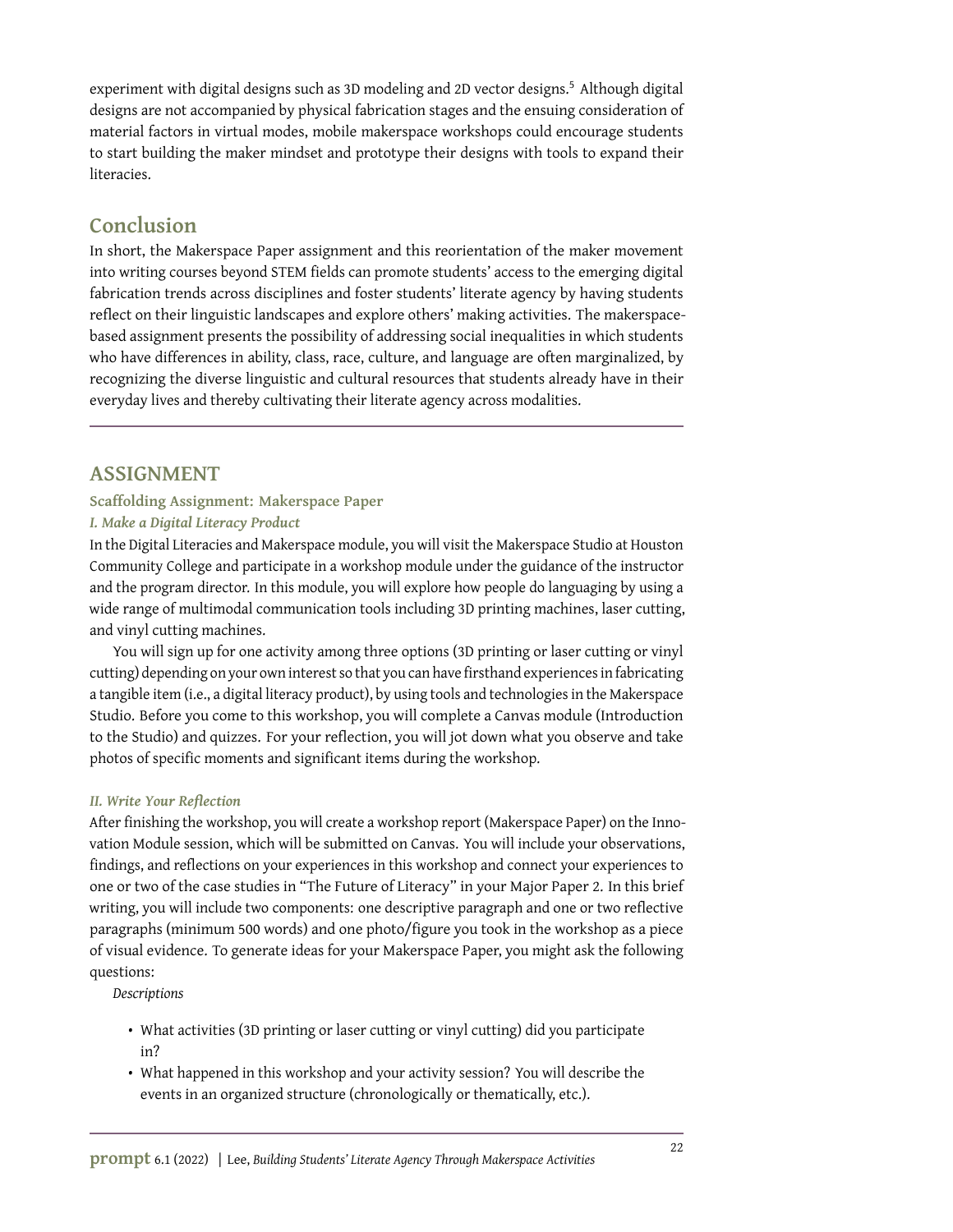#### *Reflections*

- What are the similarities and differences between your chosen case study from "The Future of Literacy" and your own experiences in Makerspace?
- What new findings did you get from these experiences?
- What remaining questions do you have?
- What implications do your experiences have for "The Future of Literacy"?

#### *III. Connect Your Makerspace Paper to Major Paper 2 "Digital Literacy Analysis"*

In the following class meeting, you will conduct an interview with your partner as an interviewer and contribute to your partner's interview as an interviewee to share your experiences in the Makerspace session. In Major Paper 2, you will incorporate your own reflections in your Makerspace Paper and others' experiences (interview transcripts) as supporting details for your responses to "The Future of Literacy."

#### *IV. Potential Questions for Your Peer Interview after Makerspace Activities Literacy Environments*

- What kind of literacy materials/environments did you have in your formative years or do you currently have (maps, books, magazines, subscriptions, computers, laptops, tablets, apps, and so forth)?
- What kind of digital devices or social media do you use to talk with your friends or family about something?
- Do you use digital media to write emails or a journal on your own time?
- How many hours do you spend for your self-sponsored (or non-academic) reading and writing?
- To what extent do you agree or disagree with the statement that digital environments have changed our way of thinking, reading, speaking, and writing?

#### *Reflections on Digital Activity Workshops (Makerspace sessions)*

- What kind of ideas did you have in mind after completing Makerspace workshops?
- Can you share any ideas about it in this interview?
- How would you connect this workshop experience to your own digital environment or products you have created, if any (e.g., your workplace, smartphone pages/applications, self-made web pages and multimodal/digital projects, etc.)?

\*Be mindful that you will not force questions to prove your preliminary hypothesis. Let your interviewee lead his or her stories and make your data shape your thesis. You will collect a few moments from you and your peer's experiences to examine the current literacies in digital fabrication environments and reflect on the social meanings.

#### **Major Assignment: Analysis on Digital Literacy**

Use standard MLA formatting (one-inch margins all around, double-spaced, Times New Roman, 12 pt.). Each page should be numbered and include your last name and the paper needs to include a heading.

For your second major assignment, you will analyze digital literacies of youth by integrating reading materials and reflecting on your experiences in doing digital platform-based activities. Drawing from the concepts and case studies of "The Future of Literacy," you will conduct your own mini case study on digital literacies, i.e., collecting evidence from observations of your own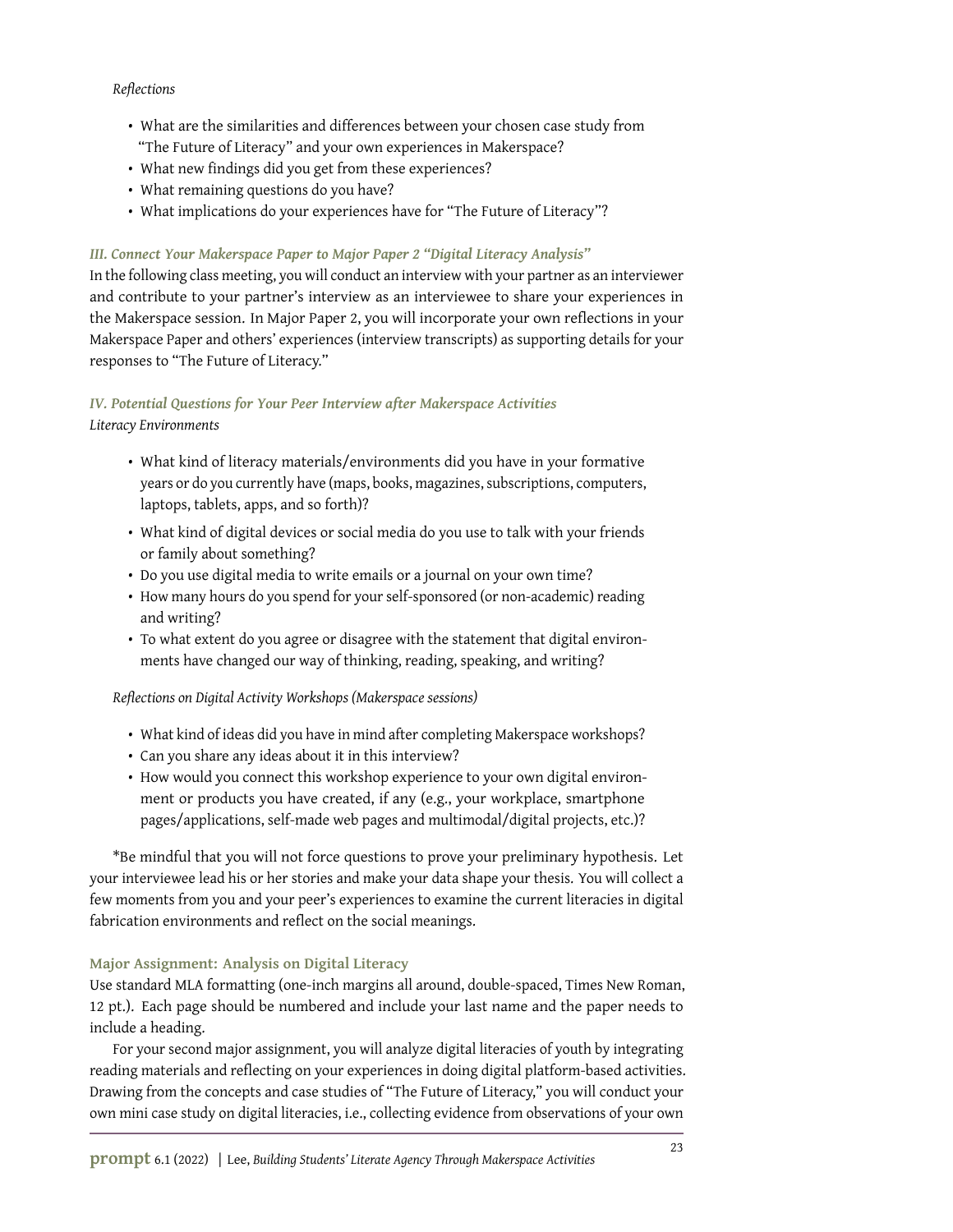activity and your peer's experiences, via personal interview. By using the collection of evidence, you will explore how digital environments have changed your and others' everyday lives and what implications this change might have for our classrooms in secondary or post-secondary institutions.

This assignment will be composed of three parts: introduction (and thesis), summary and response ("The Future of Literacy"), case studies on your experiences and your peer's experiences (with a focus on their makerspace activities), and discussion/reflection. You will transcribe a one-minute interview audio recording from the interview with your peer and describe your findings.

You might start this project with some constructive questions: How do people read, write, and make something new in digital environments? What kind of digital communities do you or they belong to? What digital activities are you/they doing and what changes do they show, compared to previous literacy activities? After actively listening to and recording your peer's experiences surrounding experiences of digital activities and experiences in makerspace sessions in particular, you will be able to see a certain pattern from their stories and your stories such as daily digital literate practices and experiences in makerspace workshops (for 3D digital printing or laser cutting or vinyl cutting) in different contexts.

For this assignment, you will majorly use "The Future of Literacy" and the *They Say I Say* handbook. You can choose languages other than English for your rhetorical purposes.

#### **Unit Timeline**

- Week 1 Day 1: Entering into Major Paper II, Reading due: DeVoss et al. "The Future of Literacy"; Discussing digital literacy practices. Finding your interview partner and setting up a guiding hypothesis
- Week 1 Day 2: Prewriting, Writing summary-response paragraphs
- Week 2 Day 1: Reading Due: *They Say I Say*, Chapter 4 "Yes/No/Okay, But"; Makerspace IDEAStudio Quiz due; Makerspace Workshop day (\*we will meet at Makerspace IDEAStudio)
- Week 2 Day 2: Conducting a peer interview with your partner
- Week 3 Day 1: Makerspace Paper Due; Transcribing interviews, Analyzing your interview data, observations, and experiences
- Week 3 Day 2: Turning Makerspace Paper into your Major Paper II
- Week 4 Day 1: Major Paper II Due, Doing peer review
- Week 4 Day 2: Reflecting on Makerspace Paper and Major Paper II

#### **Notes**

<sup>1</sup>After a co-requisite model was implemented in public higher education institutions in Texas in 2017, students who did not meet the standard score of the Texas Success Initiative Assessment (TSIA) of English have been encouraged to take a developmental writing course as a co-linked pair course along with their first-year writing course during the same semester. Under traditional models, those students were required to pass remedial courses to enroll in college-level courses.

- $2$ For more details about on-campus makerspace tools, see Lee [\(2020\)](#page-11-20).
- <sup>3</sup>This study was approved by the HCC Institutional Review Board (Study #13112723-0001).

<sup>4</sup>Three students responded to my recruitment email. An attempt was made to schedule interviews with the other two students but was not successful. In many cases, students in two-year colleges work part-time or full-time and are likely to have complexities in their lives and academic paths. It should be noted that they might not have been able to participate in this research study as much as they intended due to external factors.

<sup>5</sup>For more examples of virtual makerspace workshops, see Lee et al. [\(2020\)](#page-11-21).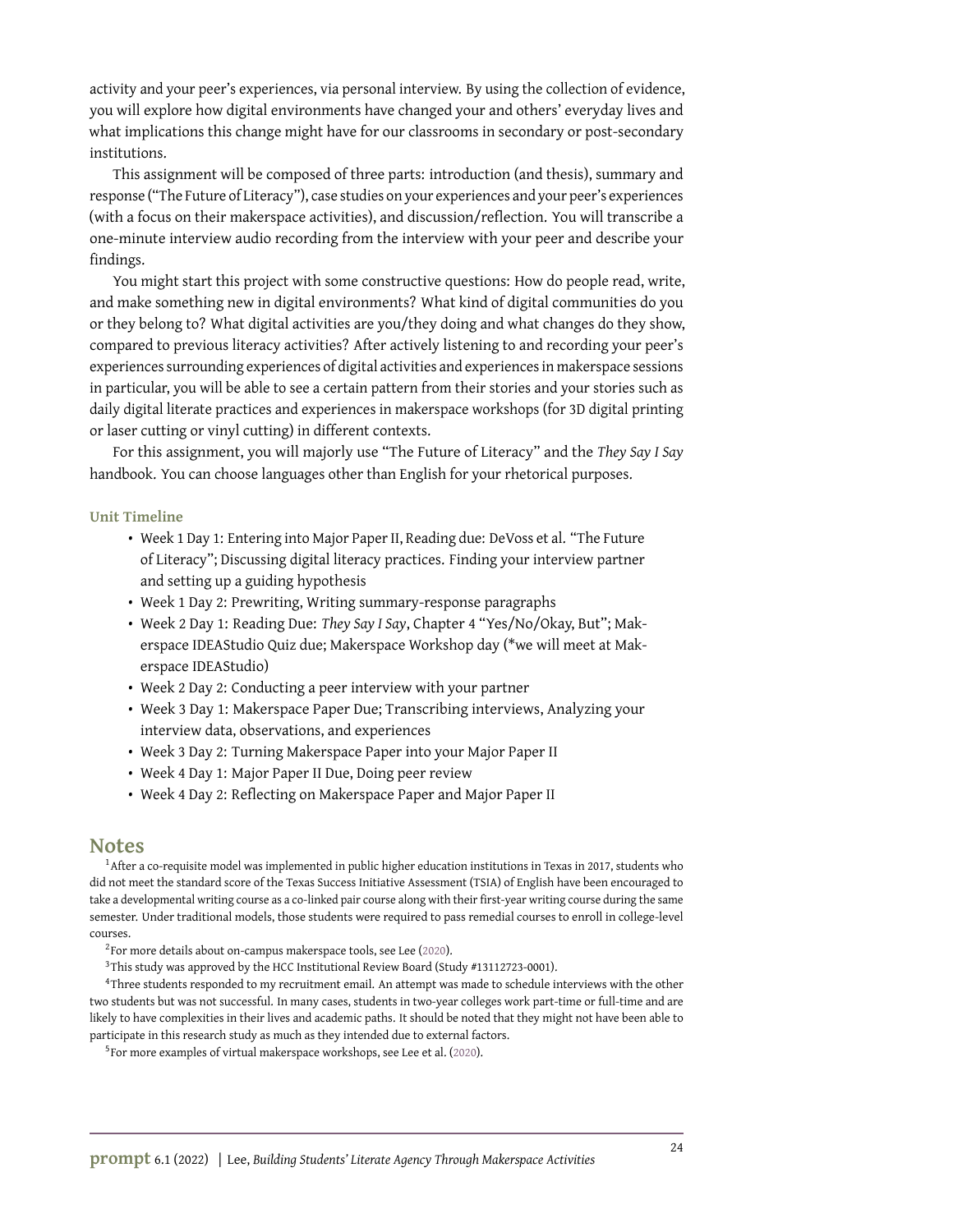# **Supplementary Material**

For supplementary material accompanying this paper, including a PDF facsimile of the assignment description formatted as the author(s) presented it to students, please visit [https:](https://doi.org/10.31719/pjaw.v6i1.90) [//doi.org/](https://doi.org/10.31719/pjaw.v6i1.90)10.31719/pjaw.v6i1.90.

## **References**

- <span id="page-11-6"></span>Barton, A. C., Tan, E., & Greenberg, D. (2017). The makerspace movement: Sites of possibilities for equitable opportunities to engage underrepresented youth in STEM. *Teachers College Record*, *119*, 060308.
- <span id="page-11-19"></span>Beavers, K., Cady, J. E., Jiang, A., & McCoy, L. (2019). Establishing a maker culture beyond the makerspace. *Library Hi Tech*, *37*(2), 215–228. [https://doi.org/](https://doi.org/10.1108/LHT-07-2018-0088)10.1108/LHT-07-2018-0088
- <span id="page-11-18"></span>Beck, E. (2019). English 3374: Writing, rhetoric, and multimedia authoring. *Composition Studies*, *47*(2), 167– 180.
- <span id="page-11-9"></span>Blommaert, J. (2010). *The sociolinguistics of globalization*. Cambridge University Press. [https://doi.org/](https://doi.org/10.1017/CBO9780511845307)10. 1017/CBO[9780511845307](https://doi.org/10.1017/CBO9780511845307)
- <span id="page-11-3"></span>Breaux, C. (2017). Why making? *Computers and Composition*, *44*, 27–35. [https://doi.org/](https://doi.org/10.1016/j.compcom.2017.03.005)10.1016/j.compcom. [2017](https://doi.org/10.1016/j.compcom.2017.03.005).03.005
- <span id="page-11-10"></span>Canagarajah, A. S. (2013). Negotiating translingual literacy: An enactment. *Research in the Teaching of English*, *48*(1), 40–67.
- <span id="page-11-7"></span>CCC Maker. (2019). Makerspace Impact: Implementation Strategies & Stories of Transformation. [https:](https://www.mtsac.edu/president/cabinet-notes/2019-20/CCC_Makerspace_Impact_111519.pdf) [//www.mtsac.edu/president/cabinet-notes/](https://www.mtsac.edu/president/cabinet-notes/2019-20/CCC_Makerspace_Impact_111519.pdf)2019-20/CCC\_Makerspace\_Impact\_111519.pdf
- <span id="page-11-16"></span>DeVoss, D., Hawisher, G. E., Jackson, C., Johansen, J., Moraski, B., & Selfe, C. L. (2011). The future of literacy. In E. Wardle & D. Downs (Eds.), *Writing about writing: A college reader* (pp. 486–513). Bedford/St. Martin.
- <span id="page-11-2"></span>Dougherty, D. (2012). The maker movement. *Innovations: Technology, Governance, Globalization*, *7*(3), 11–14. [https://doi.org/](https://doi.org/10.1162/INOV_a_00135)10.1162/INOV\_a\_00135
- <span id="page-11-11"></span>Fraiberg, S. (2010). Composition 2.0: Toward a multilingual and multimodal framework. *College Composition and Communication*, *62*(1), 100–126.
- <span id="page-11-14"></span>Gee, J. P. (1996). *Social linguistics and literacies: Ideologies in discourses* (2nd ed.). Routledge.
- <span id="page-11-4"></span>Gershenfeld, N. (2012). How to make almost anything: The digital fabrication revolution. *Foreign Affairs*, *91*(6), 43–57.
- <span id="page-11-12"></span>Guerra, J. C. (2015). *Language, culture, identity and citizenship in college classrooms and communities*. Routledge.
- <span id="page-11-5"></span>Halverson, E. R., & Sheridan, K. (2014). The maker movement in education. *Harvard Educational Review*, *84*(4), 495–504. [https://doi.org/](https://doi.org/10.17763/haer.84.4.34j1g68140382063)10.17763/haer.84.4.34j1g68140382063
- <span id="page-11-8"></span>Hawisher, G. E., Selfe, C. L., Guo, Y.-H., & Liu, L. (2006). Globalization and agency: Designing and redesigning the literacies of cyberspace. *College English*, *68*(6), 619–636.
- <span id="page-11-13"></span>Horner, B., Lu, M.-Z., Royster, J. J., & Trimbur, J. (2011). Language difference in writing: Toward a translingual approach. *College English*, *73*(3), 303–321.
- <span id="page-11-15"></span>Houston Community College. (n.d.-a). *HCC fact book 2019–2020*. Retrieved May 31, 2021, from [https://www.](https://www.hccs.edu/about-hcc/institutional-research/hcc-fact-book/) [hccs.edu/about-hcc/institutional-research/hcc-fact-book/](https://www.hccs.edu/about-hcc/institutional-research/hcc-fact-book/)
- <span id="page-11-17"></span>Houston Community College. (n.d.-b). *IDEAStudio: The Makerspace at West Houston Institute*. Retrieved May 31, 2021, from <https://www.hccs.edu/programs/west-houston-institute/ideastudio/about-us/>
- <span id="page-11-1"></span>Hsu, Y.-C., Baldwin, S., & Ching, Y.-H. (2017). Learning through making and maker education. *TechTrends*, *61*(6), 589–594. [https://doi.org/](https://doi.org/10.1007/s11528-017-0172-6)10.1007/s11528-017-0172-6
- <span id="page-11-0"></span>Koupf, D. (2017). Proliferating textual possibilities: Toward pedagogies of critical-creative tinkering. *Composition Forum*, *35*, 1–13.
- <span id="page-11-20"></span>Lee, S. (2020). Makerspaces and writing ecosystems in a two-year college. *Sweetland Digital Rhetoric Collaborative*. [https://www.digitalrhetoriccollaborative.org/](https://www.digitalrhetoriccollaborative.org/2020/03/25/makerspaces-and-writing-ecosystems-in-a-two-year-college-1-2/)2020/03/25/makerspaces-and-writing[ecosystems-in-a-two-year-college-](https://www.digitalrhetoriccollaborative.org/2020/03/25/makerspaces-and-writing-ecosystems-in-a-two-year-college-1-2/)1-2/
- <span id="page-11-21"></span>Lee, S., Bermudez, B., Carswell, J., & Kerr-Heraly, L. (2020). Virtual makerspace fabrication through collaborative pedagogy. *Sweetland Digital Rhetoric Collaborative*. [https://www.digitalrhetoriccollaborative.](https://www.digitalrhetoriccollaborative.org/2020/06/05/virtual-makerspace-fabrication-through-collaborative-pedagogy-in-a-two-year-college-2-2/)